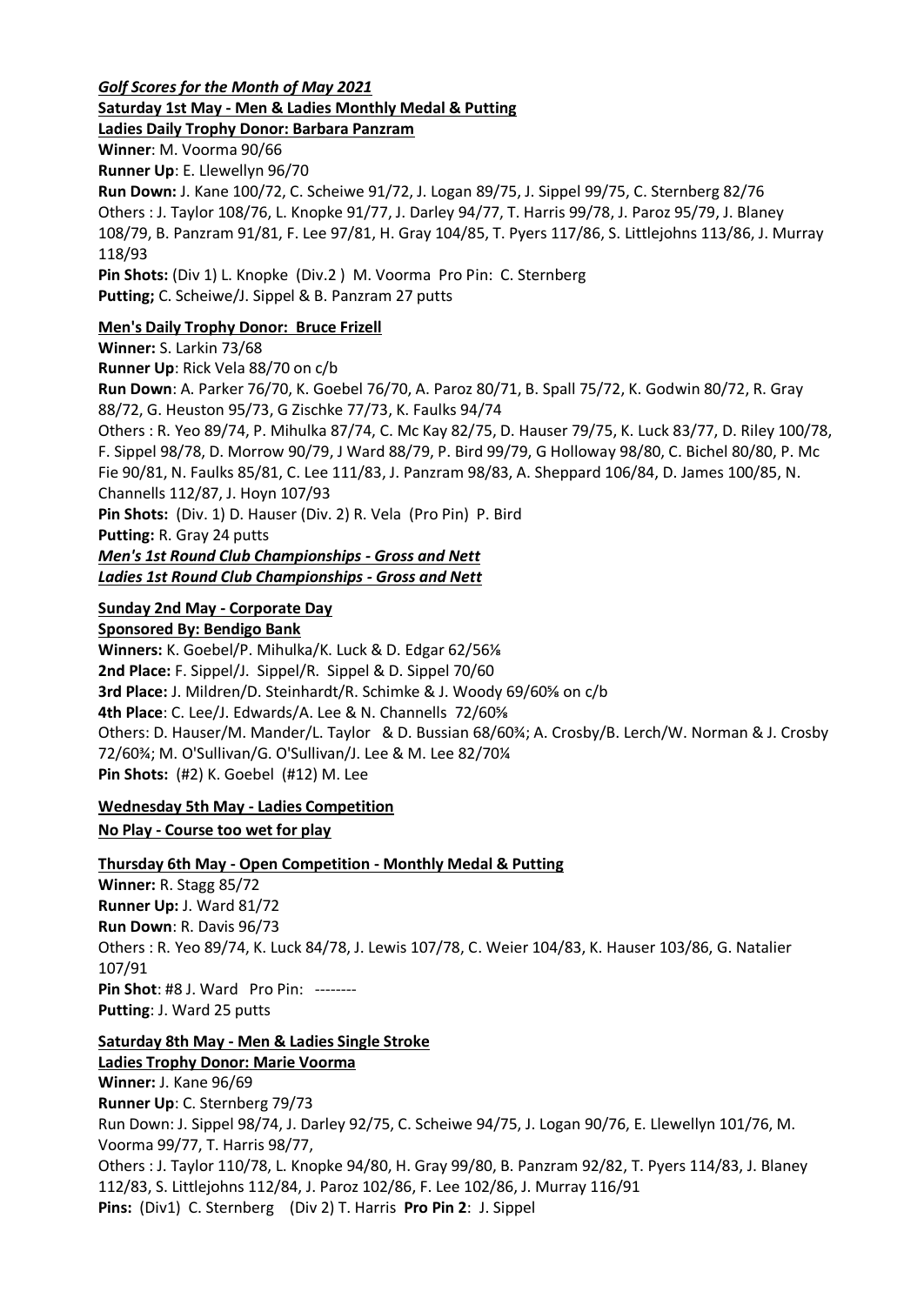## **Men's Daily Trophy Donor: Dave Cannard**

**Winner**: R. Yeo 84/69

**Runner Up**: G. Heuston 91/69

**Run Down**: C. Mc Kay 77/70, L Zischke 79/72, P. Mc Fie 81/72, A. Parker 77/72, K. Goebel 79/73, J. Haddrell 77/73, P. Mihulka 86/73, D. Hauser 77/73

Others :K. Faulks 94/74, S. Larkin 78/74, N. Faulks 78/74, C. Bichel 75/75, R. Stagg 88/75, G Zischke 80/76, N. Channells 101/76, A. Paroz 84/76, D. Morrow 88/77, K. Luck 83/77, K. Godwin 86/77, P. Bird 99/79, F. Sippel 100/79, R. Gray 95/79, A. Sheppard 104/81, Rick Vela 101/83, D. James 98/83, J. Hoyn 106/90 **Pins:** (Div 1) P. McFie (Div 2) G. Heuston **Pro Pin 2**: N. Faulks **Members Draw**: Jackpot \$200 won by Flo Lee (Jackpot back to \$50 next week) *Men's 2nd Round Club Championships - Gross & Nett Scores Ladies 2nd Round Club Championships - Gross & Nett Scores*

## **Wednesday 12th May - Ladies Competition - Single Stableford**

**Winner:** B. Panzram 33 **Runner Up**: J. Darley 30 **Run Down:** H. Gray 28 Others : R. Matthews 19, J. Paroz 19, J. Taylor 16, D. Manteufel 12 Pin Shot: (All In) B. Panzram Pro Pin: -------*Also Final Round Single Matchplay* Trish Harris defeated Enid Llewellyn 5/4

# **Thursday 13th May - Open Competition - Single Stableford**

**Winner:** R. Yeo 31 **Runner Up**: K. Luck 30 on c/b **Run Down:** J. Morris 30, S. Luck 28, A. Parker 28 Others :P. McFie 27, P. Davis 25, J. Pyers 25, B. Irwin 20, B. Heathwood 20, T. Pyers 20, N. Emmerson 19, R. Davis 17 **Pin Shot:** (All In) K. Luck **Pro Pin**: ----------

# **Saturday 15th May Men & Ladies Single Stroke**

**Ladies Trophy Donor: Linda Knopke**

**Winner**: T. Harris 94/72 **Runner Up**: M. Voorma 99/77 **Run Down**: J. Darley 96/79, H. Gray 98/79, C. Scheiwe 99/80, J. Sippel 106/82, J. Paroz 99/82 Others :L. Knopke 97/83, C. Sternberg 89/83, B. Panzram 94/84, J. Kane 110/84, J. Blaney 113/84, T. Pyers 116/84, J. Logan 100/86, F. Lee 102/86, S. Littlejohns 117/88, E. Llewellyn 114/89, J. Taylor 121/89, J. Murray 120/94 **Pins:** (Div. 1) B. Panzram (Div. 2) J. Kane (Pro Pin) B. Panzram

# **Men's Trophy Donor: Andrew Paroz**

**Winner**: K. Faulks 93/73 **Runner Up:** D. Hauser 77/73 **Run Down**: K. Luck 79/73, C. Mc Kay 80/73, P. Mihulka 88/75, R. Yeo 90/75, F. Sippel 97/76, S. Larkin 80/76, R. Gray 92/76, A. Paroz 84/76 Others :R. Stagg 90/77, K. Godwin 86/77, N. Faulks 81/77, G. Heuston 98/77, G Zischke 81/77, K. Goebel 84/78, P. Mc Fie 88/79, A. Parker 84/79, L Zischke 86/79, R. Bentley 93/81, N. Channells 106/81, S. Richardson 97/82, Rick Vela 100/82, C. Lee 113/85, P. Bird 105/85, J. Hoyn 104/88, J. Panzram 106/91, D. Morrow 102/91, J Boody 100/92, A. Sheppard 115/92 **Pins:** (Div. 1) L. Zischke (Div.2) D. Morrow (Pro Pin) K. Goebel **Members Draw:** M. McGrath (not present) Jackpot next week \$100 *Men's 3rd Round Club Championships - Gross & Nett Scores Ladies 3rd Round Club Championships - Gross & Nett Scores Senior Club Championships - Nett Scores Men & Ladies*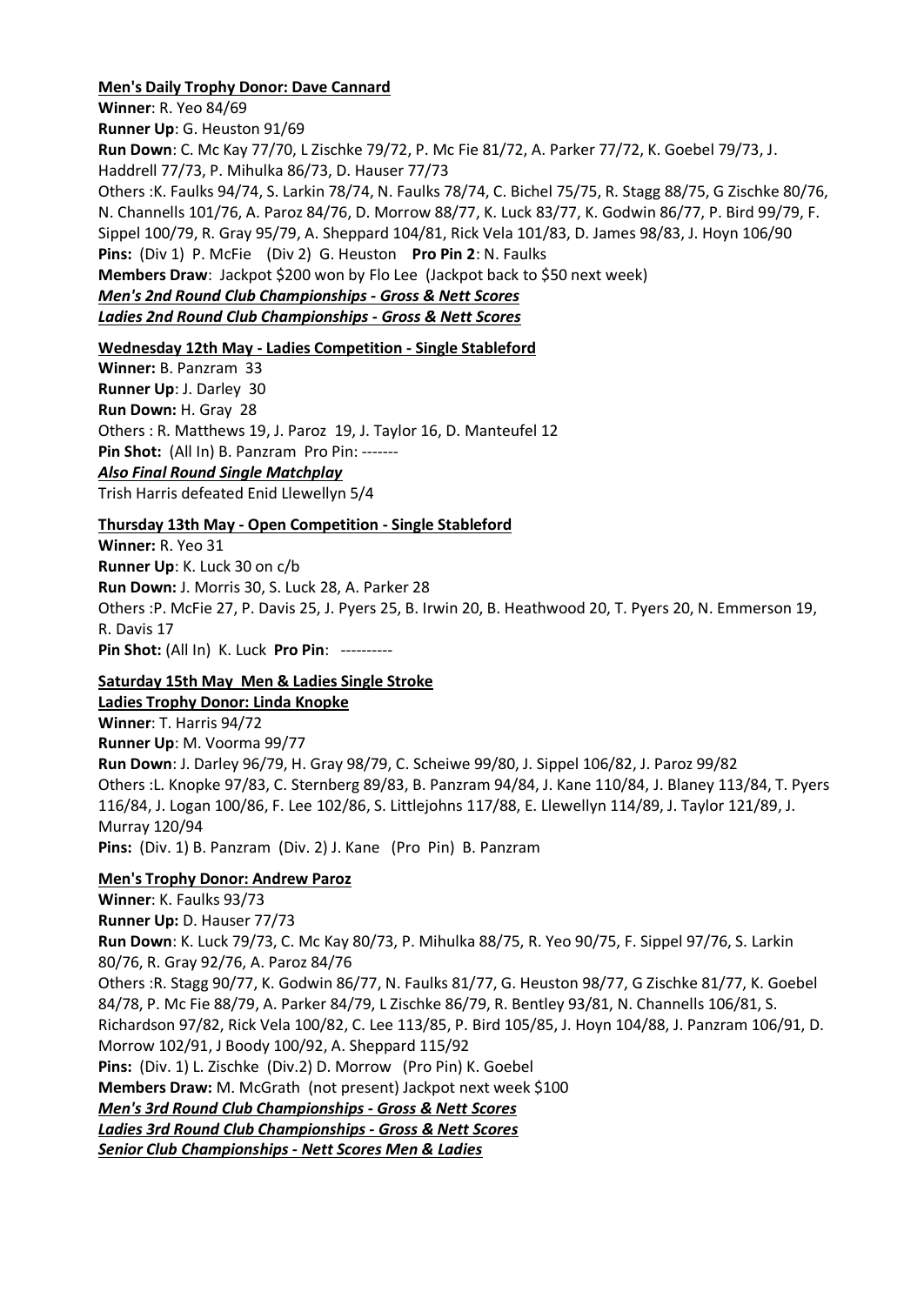#### **Wednesday 19th May - Ladies Competition - Monthly Medal & Putting**

**Trophy Donor: Jenny Paroz Winner**: T. Harris 96/74 **Runner Up**: P. Davis 103/76 **Run Down**: J. Sippel 101/77, J. Logan 93/79, J. Paroz 96/79 Others :J. Kane 106/80, J. Blaney 110/81, J. Darley 99/82, T. Pyers 116/84, J. Murray 111/84, H. Gray 104/85, B. Panzram 97/86, R. Matthews 121/89 **Pins:** (Div 1) J. Logan (Div 2) T. Pyers Pro Pin: J. Logan **Putting:** J. Logan 26

#### **Thursday 20th May - Open Competition - Single Stableford**

**Winner:** N. Faulks 33 **Runner Up**: R. Yeo 30 **Run Down**: K. Hauser 30, S. Luck 29, P. McFie 29 Others :J. Ward 28, R. King 27, K. Luck 27, J. Pyers 25, G. Natalier 24, R. Stagg 22, R. Davis 21, J. Lewis 12 **Pins:** (All In) J. Ward Pro Pin: N. Faulks

## **Saturday 22nd May - Men & Ladies Single Stroke**

**Ladies Trophy Donor: Joan Kane**

**Winner**: T. Pyers 104/71

**Runner Up:** J. Darley 89/72

**Run Down**: M. Voorma 95/73, T. Harris 96/74, J. Edwards 104/75, J. Sippel 99/75

Others :J. Paroz 95/78, E. Llewellyn 104/79, C. Scheiwe 98/79, C. Sternberg 86/80, J. Kane 108/81, F. Lee 99/83, B. Panzram 95/84, J. Logan 98/84, J. Taylor 116/84, J. Murray 112/84, H. Gray 105/86, L. Knopke 101/87

**Pin Shots:** (Div.1) L. Knopke (Div. 2) T. Harris Pro Pin: M. Voorma

#### **Men's Trophy Donor: Roger Gray**

**Winner:** D. Hauser 74/70

**Runner Up**: K. Luck 79/73

**Run Down:** P. Mihulka 86/73, J. Panzram 89/74, R. Yeo 89/75, G. Heuston 97/76, C. Mc Kay 83/77, K. Goebel 83/77, S. Larkin 81/77, K. Faulks 97/77, P. Mc Fie 86/77,

Others : R. Gray 94/78, R. Stagg 91/78, C. Johnson 85/78, N. Faulks 83/79, P. Bird 99/79, A. Paroz 88/80, F. Sippel 102/81, K. Godwin 90/81, G Zischke 85/81, A. Parker 87/82, D. James 100/85, J. Hoyn 104/87, A. Cullen DNF

**Pins:** (Div 1) --------- (Div 2) R. Stagg Pro Pin: D. Hauser

Members Draw: (Friday) Greg Heuston (not present) Saturday: Ken Hauser (not present) Jackpot next week \$150

#### *Senior Club Championships - Nett Scores Men & Ladies*

SENIOR Championship Nett (70 years & over) Ladies

| H  |                   |       |               |               |               |               |               |
|----|-------------------|-------|---------------|---------------|---------------|---------------|---------------|
|    |                   | H'Cap | Day 1<br>Nett | Day 2<br>Nett | Day 3<br>Nett | Day 4<br>Nett | Total<br>Nett |
| 1  | J. Kane           | 28    | 72            | 68            | 82            | 80            | 302           |
| 2  | J. Darley         | 17    | 77            | 75            | 79            | 72            | 303           |
| 3  | <b>T. Harris</b>  | 21    | 78            | 77            | 73            | 75            | 303           |
| 4  | J. Sippel         | 24    | 75            | 74            | 82            | 75            | 306           |
| 5  | E. Llewellyn      | 26    | 70            | 75            | 88            | 78            | 311           |
| 6  | J. Logan          | 14    | 75            | 76            | 86            | 84            | 321           |
| 7  | J. Taylor         | 32    | 76            | 78            | 89            | 84            | 327           |
| 8  | H. Gray           | 19    | 85            | 80            | 79            | 86            | 330           |
| 9  | <b>B. Panzram</b> | 10    | 81            | 82            | 84            | 85            | 332           |
| 10 | F. Lee            | 16    | 81            | 86            | 86            | 83            | 336           |

#### SENIOR Championship Nett (70 years & over) Men

|                  | H'Cap | <b>Nett</b> | <b>Nett</b> | Day $1   Day 2   Day 3   Day 4$<br><b>Nett</b> | <b>Nett</b> | Total<br>Nett |
|------------------|-------|-------------|-------------|------------------------------------------------|-------------|---------------|
| $\vert$ R. Gray  | 16    | 72          | 79          | 76                                             | 78          | 305           |
| <b>F.</b> Sippel | 20    | 78          | 80          | 77                                             | 82          | 317           |
| P. Bird          | 20    | 79          | 79          | 85                                             | 79          | 322           |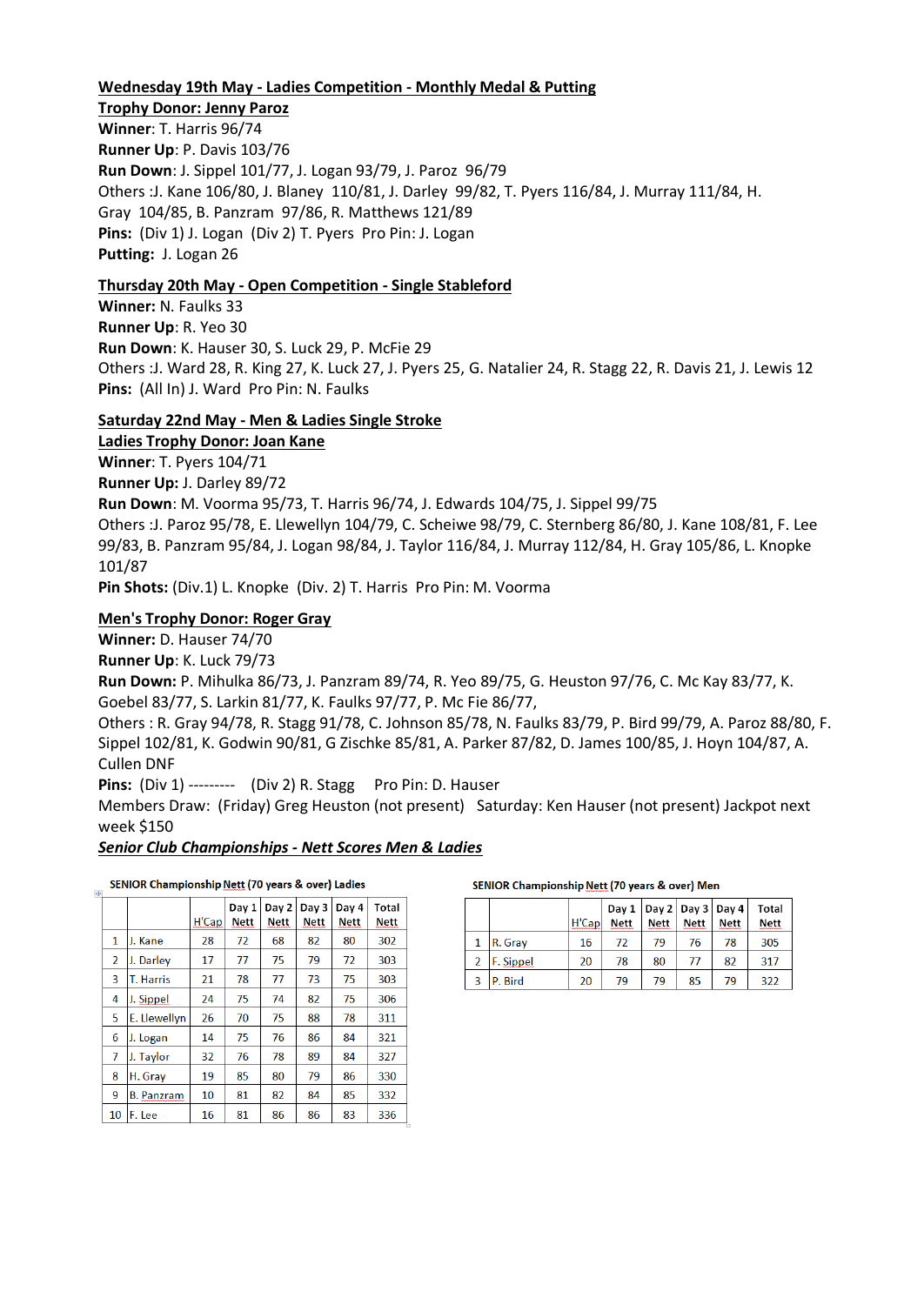# *Men's 4th Round Club Championships - Gross & Nett Scores Congratulations to Daniel Hauser - Men's Champion*

|                |           | н'  | Day 1 | Day 2 | Day 3 | Dav 4 | Total |
|----------------|-----------|-----|-------|-------|-------|-------|-------|
|                | A GRADE   | Cap | Gross | Gross | Gross | Gross | Gross |
| 1              | D. Hauser | 4   | 79    | 77    | 77    | 74    | 307   |
| $\overline{2}$ | S. Larkin | 5   | 73    | 78    | 80    | 81    | 312   |
| 3              | C. Mc Kay | 7   | 82    | 77    | 80    | 83    | 322   |
| 4              | K. Goebel | 6   | 76    | 79    | 84    | 83    | 322   |
| 5              | G Zischke | 4   | 77    | 80    | 81    | 85    | 323   |
| 6              | K. Luck   | 6   | 83    | 83    | 79    | 79    | 324   |
| 7              | A. Parker | 6   | 76    | 77    | 84    | 87    | 324   |
| 8              | N. Faulks | 4   | 85    | 78    | 81    | 83    | 327   |
| 9              | A. Paroz  | 9   | 80    | 84    | 84    | 88    | 336   |
| 10             | K. Godwin | 8   | 80    | 86    | 86    | 90    | 342   |
| 11             | P. Mc Fie | 9   | 90    | 81    | 88    | 86    | 345   |

|                         |                |    |     |     |     | Day $1  $ Day $2  $ Day $3  $ Day $4  $ | Total |
|-------------------------|----------------|----|-----|-----|-----|-----------------------------------------|-------|
|                         | <b>B GRADE</b> |    |     |     |     | H'Cap Gross   Gross   Gross   Gross     | Gross |
|                         | P. Mihulka     | 13 | 87  | 86  | 88  | 86                                      | 347   |
| 2                       | R. Yeo         | 15 | 89  | 84  | 90  | 89                                      | 352   |
| $\overline{\mathbf{3}}$ | R. Grav        | 16 | 88  | 95  | 92  | 94                                      | 369   |
|                         | Hoyn           | 14 | 107 | 106 | 104 | 104                                     | 421   |

|   |                |       |    | Day $1 \mid$ Day $2 \mid$ Day $3 \mid$ Day 4 |     |     | Total |
|---|----------------|-------|----|----------------------------------------------|-----|-----|-------|
|   | <b>C GRADE</b> | H'Cap |    | Gross   Gross   Gross   Gross                |     |     | Gross |
| 1 | K. Faulks      | 20    | 94 | 94                                           | 93  | 97  | 378   |
|   | G. Heuston     | 22    | 95 | 91                                           | 98  | 97  | 381   |
| 3 | F. Sippel      | 20    | 98 | 100                                          | 97  | 102 | 397   |
|   | P. Bird        | 20    | 99 | 99                                           | 105 | 99  | 402   |

|                | A GRADE   | H,  | Day 1<br>Nett | Day 2<br>Nett | Day 3<br>Nett | Day 4<br>Nett | Total<br>Nett |
|----------------|-----------|-----|---------------|---------------|---------------|---------------|---------------|
|                |           | Cap |               |               |               |               |               |
| 1              | D. Hauser | 4   | 75            | 73            | 73            | 70            | 291           |
| $\overline{2}$ | S. Larkin | 5   | 68            | 73            | 75            | 76            | 292           |
| 3              | C. Mc Kay | 7   | 75            | 70            | 73            | 76            | 294           |
| 4              | K. Goebel | 6   | 70            | 73            | 78            | 77            | 298           |
| 5              | K. Luck   | 6   | 77            | 77            | 73            | 73            | 300           |
| 6              | A. Paroz  | 9   | 71            | 75            | 75            | 79            | 300           |
| 7              | A. Parker | 6   | 70            | 71            | 78            | 81            | 300           |
| 8              | G Zischke | 4   | 73            | 76            | 77            | 81            | 307           |
| 9              | P. Mc Fie | 9   | 81            | 72            | 79            | 77            | 309           |
| 10             | K. Godwin | 8   | 72            | 78            | 78            | 82            | 310           |
| 11             | N. Faulks | 4   | 81            | 74            | 77            | 79            | 311           |

|                | <b>B GRADE</b> | H'Cap | Day 1<br>Nett | Day 2<br><b>Nett</b> | Day $3 \mid$ Day 4<br><b>Nett</b> | <b>Nett</b> | Total<br><b>Nett</b> |
|----------------|----------------|-------|---------------|----------------------|-----------------------------------|-------------|----------------------|
| $\mathbf{1}$   | R. Yeo         | 15    | 74            | 69                   | 75                                | 74          | 292                  |
| $\overline{2}$ | P. Mihulka     | 13    | 74            | 73                   | 75                                | 73          | 295                  |
| -3             | R. Gray        | 16    | 72            | 79                   | 76                                | 78          | 305                  |
| $\overline{4}$ | J. Hoyn        | 14    | 93            | 92                   | 90                                | 90          | 365                  |

|                | <b>C GRADE</b> | H'Cap | Day 1<br>Nett | Day 2<br>Nett | Day 3<br>Nett | Day 4<br><b>Nett</b> | Total<br><b>Nett</b> |
|----------------|----------------|-------|---------------|---------------|---------------|----------------------|----------------------|
| 1              | G. Heuston     | 22    | 73            | 69            | 76            | 75                   | 293                  |
| $\overline{2}$ | K. Faulks      | 20    | 74            | 74            | 73            | 77                   | 298                  |
| 3              | F. Sippel      | 20    | 78            | 80            | 77            | 82                   | 317                  |
| 4              | P. Bird        | 20    | 79            | 79            | 85            | 79                   | 322                  |

### *Ladies 4th Round Club Championships - Gross & Nett Scores Congratulations to Cheryl Sternberg - Ladies Champion*

|                | <b>LADIES CLUB CHAMPIONSHIP SCORES</b> |       |                |                |                             |                |                |
|----------------|----------------------------------------|-------|----------------|----------------|-----------------------------|----------------|----------------|
|                | <b>A GRADE</b>                         | H'Cap | Day 1<br>Gross | Day 2<br>Gross | Day 3<br>Gross <sup>1</sup> | Day 4<br>Gross | Total<br>Gross |
| 1              | C. Sternberg                           | 6     | 82             | 79             | 89                          | 86             | 336            |
| $\overline{a}$ | J. Darley                              | 17    | 94             | 92             | 96                          | 89             | 371            |
| 3              | <b>B.</b> Panzram                      | 10    | 91             | 92             | 94                          | 95             | 372            |
| 4              | J. Logan                               | 14    | 89             | 90             | 100                         | 98             | 377            |
| 5              | L. Knopke                              | 14    | 91             | 94             | 97                          | 101            | 383            |
| 6              | Paroz                                  | 16    | 95             | 102            | 99                          | 95             | 391            |
| 7              | F. Lee                                 | 16    | 97             | 102            | 102                         | 99             | 400            |

|                | <b>B GRADE</b> | H'Cap | Day 1<br>Gross | Day 2<br>Gross | Day 3<br>Gross | Day 4<br>Gross | Total<br>Gross |
|----------------|----------------|-------|----------------|----------------|----------------|----------------|----------------|
| 1              | C. Scheiwe     | 19    | 91             | 94             | 99             | 98             | 382            |
| $\overline{2}$ | M. Voorma      | 24    | 90             | 99             | 99             | 95             | 383            |
| 3              | T. Harris      | 21    | 99             | 98             | 94             | 96             | 387            |
| 4              | J. Sippel      | 24    | 99             | 98             | 106            | 99             | 402            |
| 5              | H. Gray        | 19    | 104            | 99             | 98             | 105            | 406            |
| 6              | J. Kane        | 28    | 100            | 96             | 110            | 108            | 414            |
| 7              | E. Llewellyn   | 26    | 96             | 101            | 114            | 104            | 415            |
| 8              | J. Murray      | 25    | 118            | 116            | 120            | 112            | 466            |
|                |                |       |                |                |                |                |                |
|                |                |       | Day 1          | Day 2          | Day 3          | Day 4          | Total          |
|                | <b>C GRADE</b> | H'Cap | Gross          | Gross          | Gross          | Gross          | Gross          |
| 1              | T. Pyers       | 31    | 117            | 114            | 116            | 104            | 451            |

J. Taylor

|                | A GRADE           | H'Ca<br>p | Day 1<br><b>Nett</b> | Day 2<br><b>Nett</b> | Day 3<br><b>Nett</b> | Day 4<br><b>Nett</b> | Total<br><b>Nett</b> |
|----------------|-------------------|-----------|----------------------|----------------------|----------------------|----------------------|----------------------|
| 1              | J. Darley         | 17        | 77                   | 75                   | 79                   | 72                   | 303                  |
| $\overline{2}$ | C. Sternberg      | 6         | 76                   | 73                   | 83                   | 80                   | 312                  |
| 3              | J. Logan          | 14        | 75                   | 76                   | 86                   | 84                   | 321                  |
| 4              | J. Paroz          | 16        | 79                   | 86                   | 83                   | 79                   | 327                  |
| 5              | L. Knopke         | 14        | 77                   | 80                   | 83                   | 87                   | 327                  |
| 6              | <b>B. Panzram</b> | 10        | 81                   | 82                   | 84                   | 85                   | 332                  |
| 7              | F. Lee            | 16        | 81                   | 86                   | 86                   | 83                   | 336                  |
|                | <b>B GRADE</b>    | H'Cap     | Day 1<br><b>Nett</b> | Day 2<br><b>Nett</b> | Day 3<br><b>Nett</b> | Day 4<br><b>Nett</b> | Total<br>Nett        |
| 1              | M. Voorma         | 24        | 66                   | 75                   | 75                   | 71                   | 287                  |
| 2              | J. Kane           | 28        | 72                   | 68                   | 82                   | 80                   | 302                  |
| 3              | T. Harris         | 21        | 78                   | 77                   | 73                   | 75                   | 303                  |
| 4              | J. Sippel         | 24        | 75                   | 74                   | 82                   | 75                   | 306                  |
| 5              | C. Scheiwe        | 19        | 72                   | 75                   | 80                   | 79                   | 306                  |
| 6              | E. Llewellyn      | 26        | 70                   | 75                   | 88                   | 78                   | 311                  |
| 7              | H. Gray           | 19        | 85                   | 80                   | 79                   | 86                   | 330                  |
| 8              | J. Murray         | 25        | 93                   | 91                   | 95                   | 87                   | 366                  |
|                | C Grade           | H'Cap     | Day 1<br><b>Nett</b> | Day 2<br><b>Nett</b> | Day 3<br><b>Nett</b> | Day 4<br><b>Nett</b> | Total<br><b>Nett</b> |
| 1              | T. Pyers          | 31        | 86                   | 83                   | 85                   | 73                   | 327                  |
| $\overline{2}$ | J. Taylor         | 32        | 76                   | 78                   | 89                   | 84                   | 327                  |